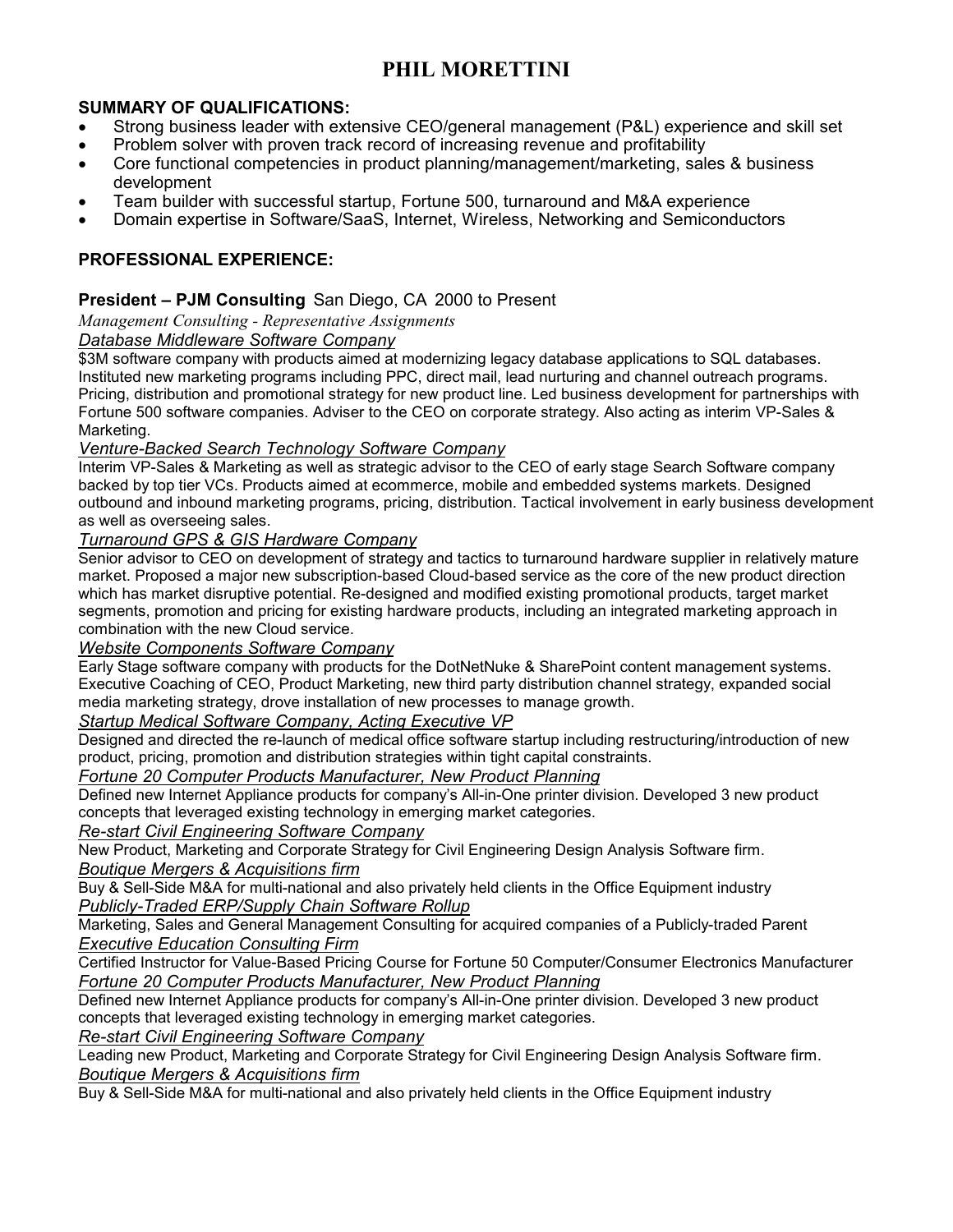# **President – PJM Consulting** San Diego, CA 2000 to Present (Continued)

## *Publicly-Traded ERP/Supply Chain Software Rollup*

Marketing, Sales and General Management Consulting for acquired companies of a Publicly-traded Parent Executive Education Consulting Firm

## Certified Instructor for Value-Based Pricing Course for Fortune 50 Computer/Consumer Electronics Manufacturer *Early Stage, Venture-backed Embedded Software Startup., Acting General Manager- SDK products* Interim GM for Software Developers Kit (SDK) business area. Bluetooth products aimed at wireless developers. Developed new marketing plan, sales tactics, promotions and pricing, introducing SDKs with modest budget.

## Digital Photography Image Editing Software Company

Working with CEO/EVP founders on Corporate Strategy. Company recently received a strategic investment from a major camera manufacturer. Advising on revamping marketing/sales/distribution strategy, product development plan and licensing strategy for new patented interface technology. Also providing business development services to assist in recruiting partners, OEMs and worldwide distributors.

#### Early Stage Security Software Company

Corporate Strategy and Development for a Security Software company. Advised on corporate direction, product development & marketing. Drove strategy to enter corporate market from initial consumer market beachhead. South African Retail Management Software Company

Assignment's focus was bringing an early stage South African SaaS company to US market. Devised direct & channel entry strategies, assisted with localization of marketing materials, website & application. Formulated new pricing & positioning. Instituted partnering program & online marketing program. Designed & executed SEO and PPC campaigns. Advised CEO on optimizing the operations of an early stage software company.

#### Internet Lead Generation and Software Company

Acting in a Senior Advisory/Executive Coach role to increase operational efficiency within a \$5M early stage Internet Marketing and Software Company. Providing assistance in the area of personnel management, organizational structure, Benefits structure for optimal employee motivation, new online marketing initiatives to lower cost of customer acquisition, adding appropriate processes and increasing efficiency in a high growth environment. Developed strategic plan to productize software developed originally for internal use, for sale into existing and new markets. Advised on M&A strategy to gain liquidity for shareholders.

#### Network Management Software Company

Senior advisor and interim marketing management for young enterprise network management developer. Established online marketing presence, accelerated press relations program provided strategic advice on product planning, product marketing, promotions and pricing. Established analytics program to measure results of promotional activities, enabling feedback and continuous improvement to marketing efforts.

#### Mathematics Software Company

Represented small Mathematics Software Company with both consumer and B2B products, in effort to acquire a complementary software product. Conducted research, communications with potential seller, due diligence and negotiation assistance. Also spearhead overall corporate development and marketing strategy for organic growth including product planning, International market development, pricing adjustments and new channel development. Medical Device IP SaaS Software Company

Acting as a senior advisor to a startup software company being spun out of a Medical Device Development company. The company is developing a SaaS tool for evaluation and development of Medical Device IP, along with an eBay-like clearinghouse to bring together buyers and sellers in the Medical Device IP market. Providing education and advice on startup, product planning, marketing strategy, business development and sales/channel strategy.

#### Wireless Retail Systems Supplier

Conducted an Audit/Review of the Marketing and Corporate Strategy function for this \$20M, privately-held supplier of vertical wireless communications systems to Major Retailers. Recommended structural, tactical and strategic steps to improve company performance going forward. Provided advice to CEO on a number of strategic management issues. Completed an ad hoc market research study on a potential new business opportunity for the company. Researched new international business channel including potential distribution partners. Financial Services-Largest Independent US Broker/Dealer

As a member of a team with several other consultants, developed an extensive Product/Services menu for a new channel for the \$2B privately held financial services firm. Interviewed key stakeholders to understand business processes and current software-based product offered in existing channels to create a detailed product offering for new channel organization to resell existing and new products and outsourced services to other major financial services institutions, notably Insurance Companies.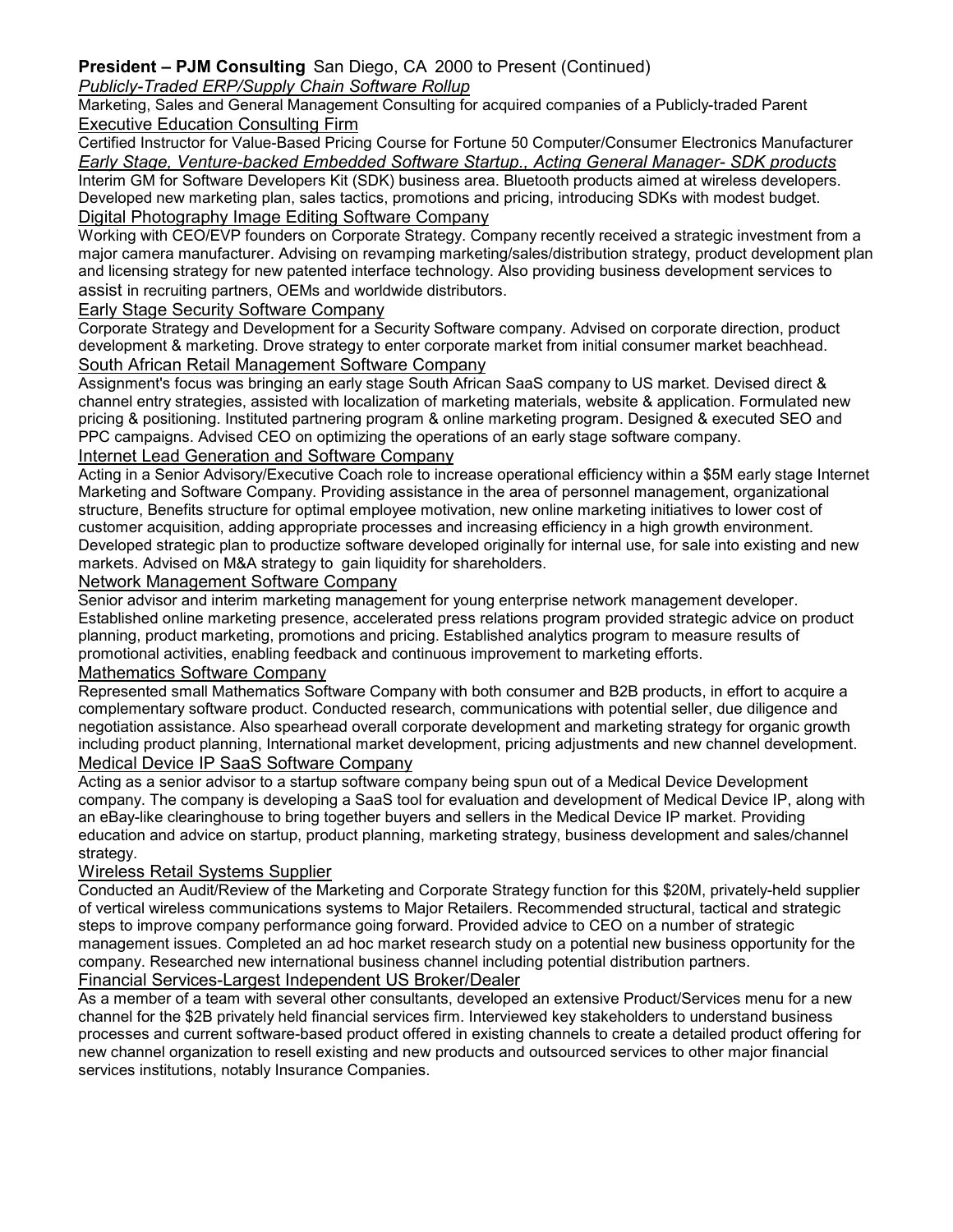## **President – PJM Consulting** San Diego, CA 2000 to Present (Continued)

## Singapore-Based Wellness/Beauty SaaS Software Company

Retained to sell the assets of early stage software company providing complete management software solution to a variety of markets including Hair Salons, Nail Salons, Health Clubs, and Spas. Provided advice on potential price and marketing approach. Developed Confidential Information Memorandum (CIM) as primary marketing document. Developed list of potential buyers to contact and negotiate the sale.

#### SEO SasS Software & Services Startup Company

Assisted with the launch of a new SaaS-based SEO software company with a backend Writer's Marketplace. Advised on positioning, Go-To-Market strategy, product planning & implementation of tactical marketing programs. Data Analytics Software Company

Instituted new marketing programs plan for \$2M software company with products aimed at business modeling, risk management and decision support. Increased efficiency of existing online marketing programs and instituted new online marketing programs including social media marketing activities, more than doubling website traffic within several months Reduced PPC program cost/lead by more than 80%. Created and instituted a VAR program for the company to expand reach into  $3<sup>rd</sup>$  party channels, including program details and reseller recruitment. Specialty Call Center Telecom Carrier

#### Conducted complete review of Sales & Marketing Structure & Operations to support 3 year exit strategy for a \$10M VoIP telecom carrier of specialty calling services aimed at the Contact Center Market. Proposed sweeping overhaul of sales & marketing processes and activities, as well as a novel de-coupling of the company's core differentiating

IP from the commodity telecom services to improve competitive positioning in the market.

#### Industrial Contractor Management SaaS Software Startup Company

Reviewed Alpha version of application and business, marketing and sales plans for this startup. Product originally aimed at generic small business market. Re-targeted business toward the industrial contractor market where the founders have significant contacts and experience. Advised on proper beta cycle, value proposition, application features, benefits & UI as well as go-to-market strategy and tactics.

Singapore-based CorporateTraining/Performance Management SaaS Software Startup Company Reviewed Alpha version of application and business, marketing and sales plans for this startup. Advised on making application more user-friendly, Advised on proper beta cycle, value proposition and pricing strategy. Reviewed and improved initial marketing collateral including brochure and website.

#### Physical Security Hardware & Software Company

Created and assisted in implementing product plan and marketing strategy for a startup physical security technology company. Product has several components including physical security hardware with cellular/GPS tracking, mobile software and SaaS-based cloud server application. Product fits in the IoT market and is aimed at security applications such as warehouse security and cargo security & tracking.

#### Educational Software Company

Advisor/Consultant to principals of SaaS-based educational software company targeted at universities and other higher education institutions. Software provides a streamlined, online workflow to track internship hours and activities. Product sold both B2B (institutions) and B2C (students). Advised on marketing/sales strategies as well as participated in implementing tactics with led to a 50% increase in revenue in the first year of my tenure, leading to acquisiton by Private Equity (PE) platform company at a 4-5 multiple of revenue.

#### Ad Tech Software Company

Interim CEO for US-based online ad network software and services company with investors and operations in Brazil and Portugal. Turnaround engagement, as company faced a number of difficulties due to extensive interpersonal and legal turmoil between previous management and external shareholders. Led company restart to capitalize on substantial product differentiation/benefits amid difficult operating and financial environment.

#### Healthcare AI/Data Analytics Software Company

Senior Advisor/Consultant to CEO of VC-backed, UK-based medical software startup. Provided CEO mentoring services as an external advisor and sounding board, along with advice on corporate strategy, staffing, marketing, sales tactics.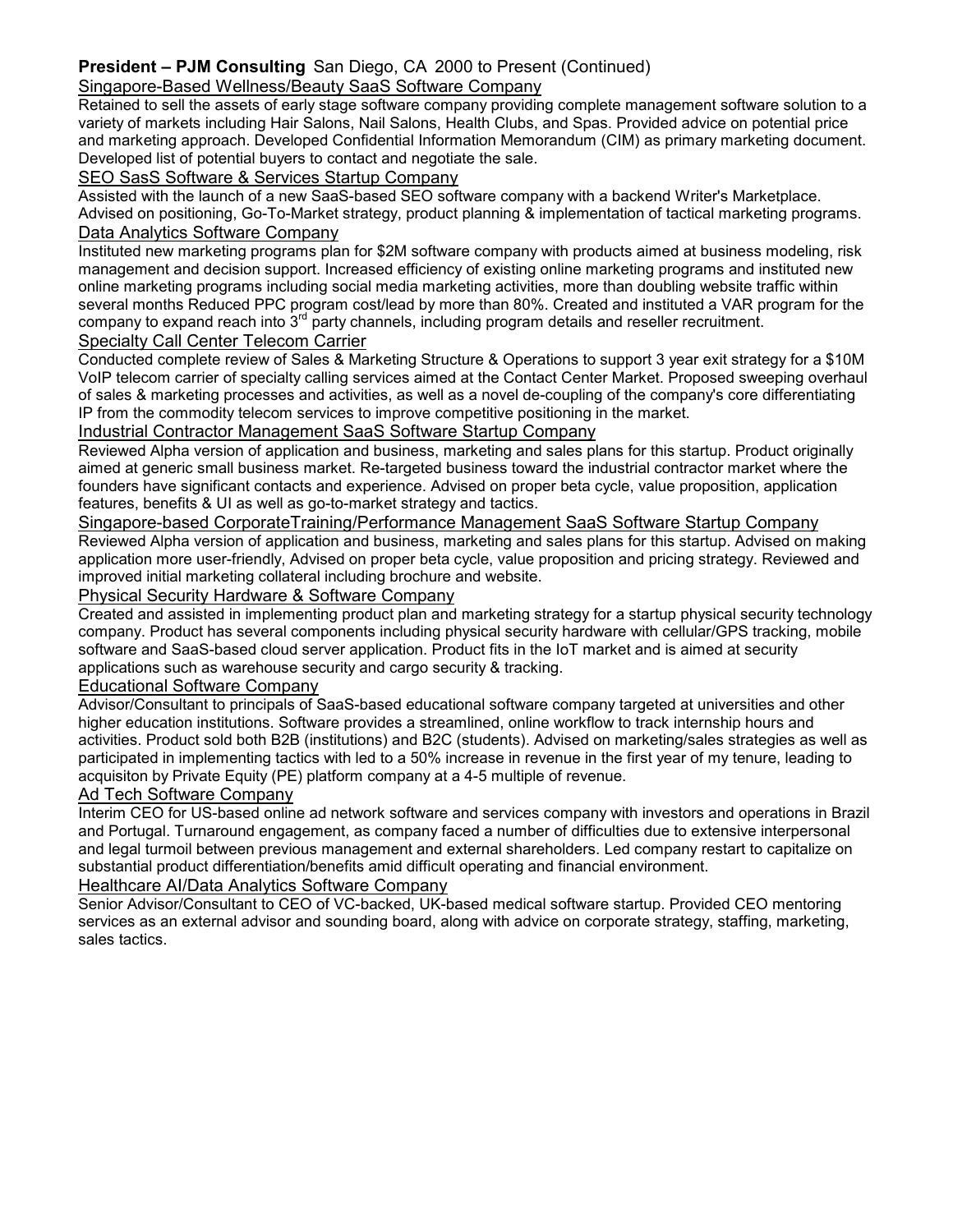# **VP, Sales & Marketing - Patriot Scientific Corporation** San Diego, CA 1997 to 2000

Publicly Traded Communications & Wireless Semiconductor Company. Managed Sales, Marketing and Corp. Strategy for two divisions including broadband cards and embedded microprocessors/IP.

- $\triangleright$  Sold 15 microprocessor design wins in pre-production with minimal marketing budget
- $\triangleright$  Focused microprocessor strategy on Java wireless space, positioning company as first mover
- $\triangleright$  Established close partnership with Sun Microsystems, leveraging their Java market position
- $\triangleright$  Set up a distributor/rep network of 11 companies to target OEMs in Europe & Asia
- $\triangleright$  Negotiated a \$400K IP licensing deal while in pre-production, with a Japanese government agency, opening up the local venture electronics market
- $\triangleright$  Initially repositioned communications product line for distribution to Network VARs and ISPs
- $\triangleright$  Recommended harvesting Comm. Division revenues to focus on microprocessor business
- $\triangleright$  Directed a staff of 6 including sales reps, marketing manager and applications engineers

# **President & CEO - Adept Computer Solutions** San Diego, CA 1995 to 1997

Startup Mapping Software Company. Appointed to "re-start" and reposition company for growth. Products included packaged consumer software and developer tools aimed at OEMs.

- $\triangleright$  Responsible for overall management of the company, including P&L
- $\triangleright$  Increased company revenue 80% during first 12 months of tenure
- $\triangleright$  Worked creatively and successfully to grow company with very tight capital constraints
- $\triangleright$  Created a new product utilizing existing technology, contributing 40% of revenue
- Increased number of retail stores from 10 to 1000+ in less than 18 months
- $\triangleright$  Repositioned company product and marketing strategies to vertical business markets
- $\triangleright$  Sold through multiple channels including distributors, retail, VAR and direct marketing

# **President - PJM Associates -** San Diego, CA 1993 to 1995

Consultant for management, marketing and distribution strategies for high tech companies. Assignments in product/business planning, business development, distribution strategy, and M&A.

# **VP-Division Manager - Horizons Technology,** San Diego, California 1990 to 1993

\$3M division of a \$50M Software and Services Company. Company Officer and Division Manager with complete general management (P&L) responsibility for Network/Systems Management Software and Search Engine Software product lines. Managed a staff of 30+ across all functional areas in a high growth environment. Network Management software line consisted of a suite of products marketed to network administrators and included Backup, Security and Asset Management applications. Search Engine products included packaged consumer product sold via retail and direct mail and also a Developers Kit aimed at ISVs, OEMs and corporate developers.

- $\triangleright$  Personally conceived original business and product/marketing plans
- $\triangleright$  Drove explosive growth from startup with staff of 3 to annual run rate of \$3M+ with profitability and consistently under budget
- $\triangleright$  Reached profitability with \$2.5M invested capital
- $\triangleright$  Led acquisition of complementary SW company, adding four products and key engineers
- $\triangleright$  Lead product won several Editor's Choice awards from key industry magazines
- $\triangleright$  Expanded product family to nine products distributed through indirect and direct channels
- $\triangleright$  Signed 26 Domestic and International distributors in 15 countries and over 1000 VARs
- Personally negotiated a 60,000 seat, corporate-wide license with the Boeing Corporation
- $\triangleright$  Promoted twice during tenure, from Director Sales/Marketing & Marketing Division Manager

# **Market Manager - Spectragraphics,** San Diego, California 1988 to 1990

\$35M manufacturer and software developer of CAD and communications hardware and software products for mainframes, workstations and PCs. Responsibilities included Market Development, Product Management and Account Management

- $\triangleright$  OEM Account manager for HP, Silicon Graphics and Apollo, representing \$5M in contracts
- $\triangleright$  Conceived new product plans for groundbreaking Unix software & hardware products
- $\triangleright$  Proposed and spearheaded project to acquire a complementary PC graphics company. Worked directly with CEO on candidate identification, due diligence and negotiations